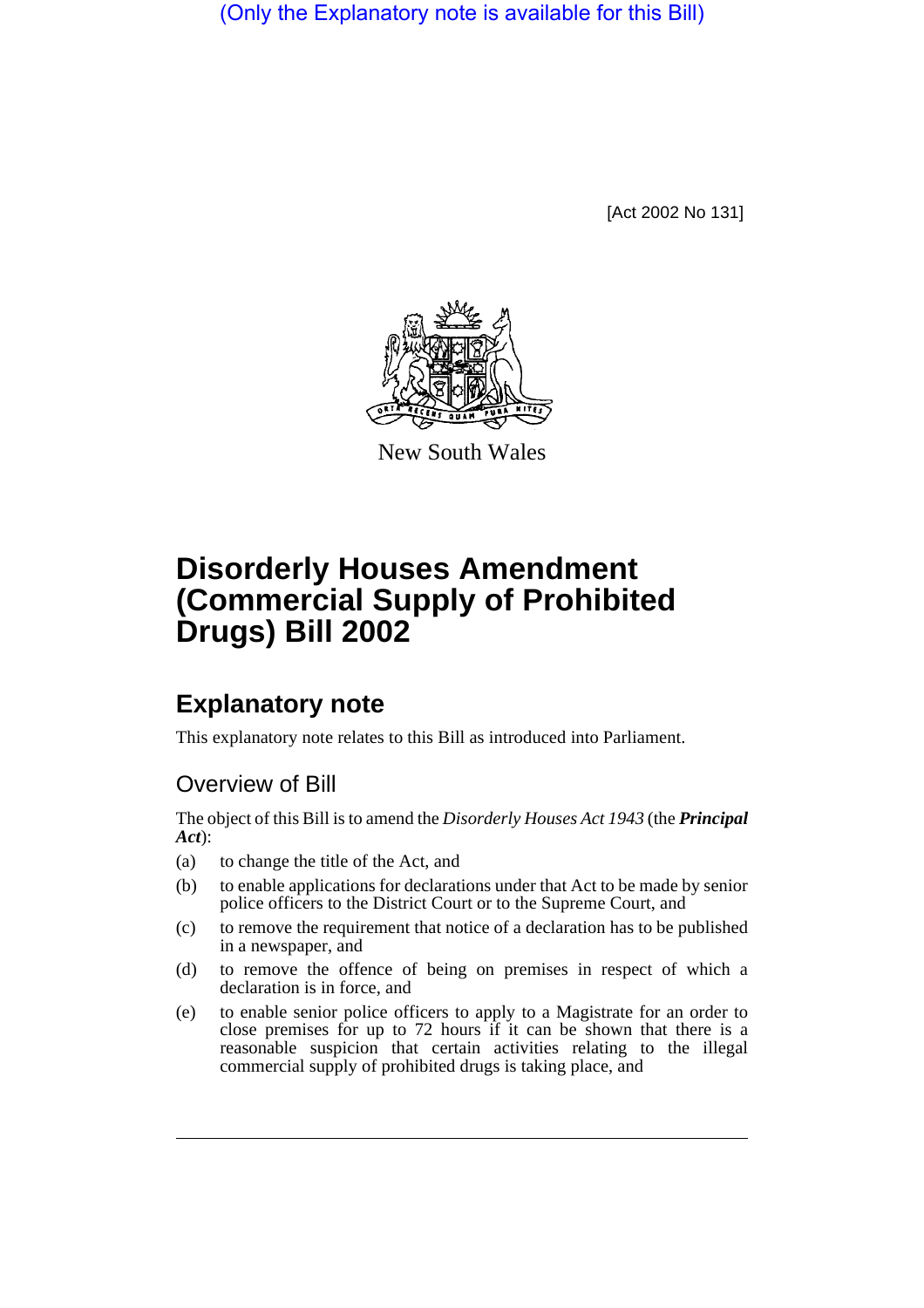Disorderly Houses Amendment (Commercial Supply of Prohibited Drugs) Bill 2002 [Act 2002 No 131]

Explanatory note

(f) to increase penalties for offences under the Act.

The Bill also makes minor consequential amendments to various other Acts.

#### Outline of provisions

**Clause 1** sets out the name (also called the short title) of the proposed Act.

**Clause 2** provides for the commencement of the proposed Act on a day or days to be appointed by proclamation.

**Clause 3** is a formal provision that gives effect to the amendments to the *Disorderly Houses Act 1943* set out in Schedule 1.

**Clause 4** is a formal provision that gives effect to consequential amendments to other Acts set out in Schedule 2.

#### **Schedule 1 Amendment of Disorderly Houses Act 1943**

**Schedule 1 [2]** changes the name of the *Disorderly Houses Act 1943* to the *Restricted Premises Act 1943*.

Currently, Part 2 of the Principal Act enables applications to be made by a Superintendent or Inspector of Police to the Supreme Court for premises to be declared a disorderly house. For an application to be granted it has to be shown that there are reasonable grounds for suspecting that certain conditions apply to the premises (for example, that liquor or a drug is being unlawfully sold or supplied from the premises).

**Schedule 1 [4]** enables a senior police officer (defined as a police officer of or above the rank of sergeant) to apply to the Supreme Court or the District Court for a declaration that Part 2 of the Principal Act applies to specified premises. **Schedule 1 [3], [6], [8], [9] and [15]** contain consequential amendments.

**Schedule 1 [1], [5] and [7]** remove references to "disorderly house" as it is considered that this expression is outdated and does not reflect the circumstances in which Part 2 of the Principal Act is mainly used, namely, in relation to premises from which drugs are illegally sold.

**Schedule 1 [10]** removes the current requirement that notice of the making of a declaration under Part 2 of the Principal Act must be published in a newspaper. The current requirement that the notice also be served personally on the owner or occupier of the premises concerned (or, if this cannot be achieved promptly, by fixing the notice near the entrance to the premises) remains. However, it is an offence for someone other than a police officer or the owner or occupier of the premises to remove a notice that has been fixed to the premises.